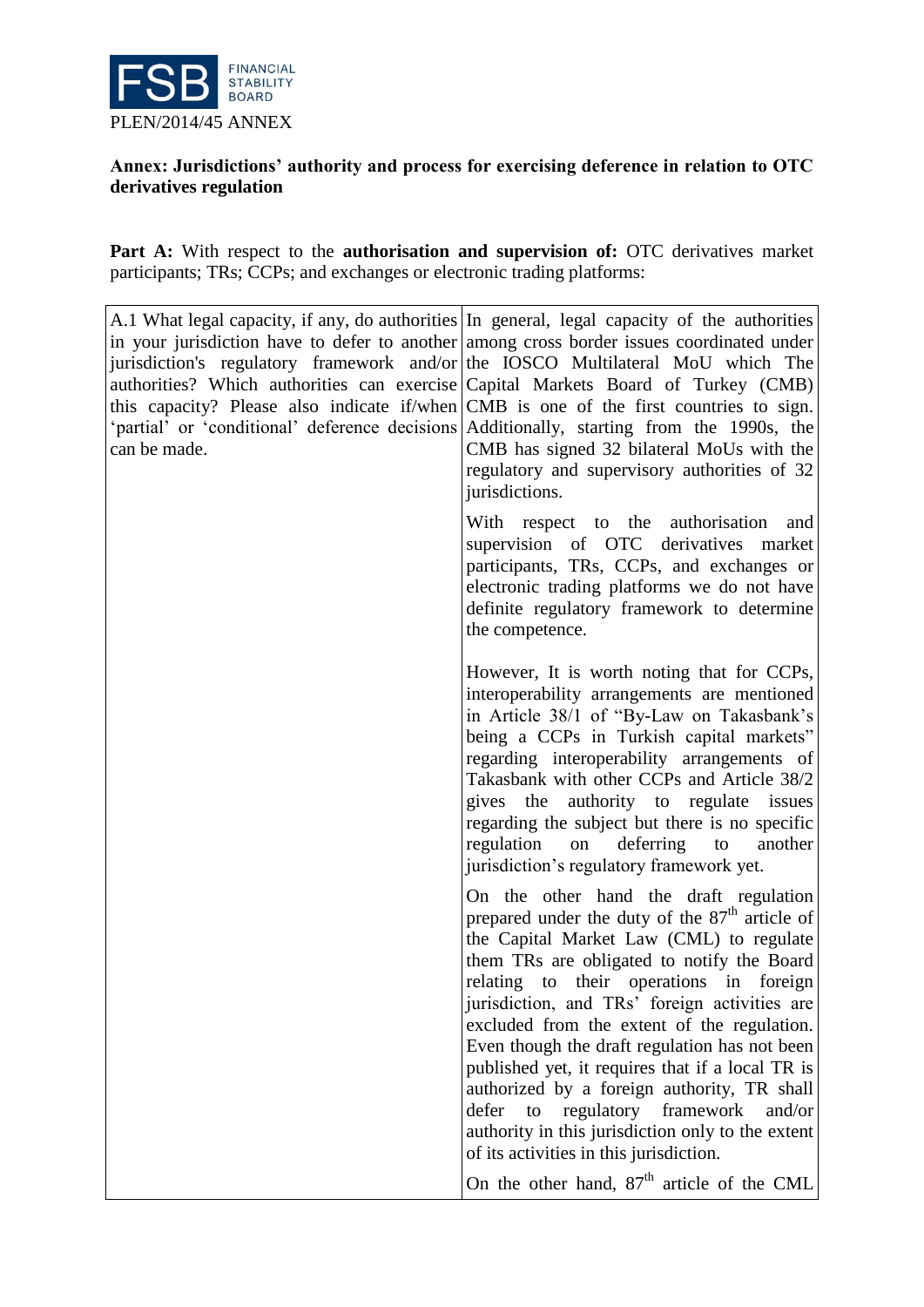|                                                                                                                                                                                                                                                                                                                                                                                                                                                                                                                                                                                                                               | sets a rule about sharing information kept at<br>TRs with the third parties and states that<br>sharing information with third parties depends<br>on the approval of the Board. The legislation<br>concerning the usage of personal data should<br>be complied with in the implementation of<br>this paragraph.                                                       |
|-------------------------------------------------------------------------------------------------------------------------------------------------------------------------------------------------------------------------------------------------------------------------------------------------------------------------------------------------------------------------------------------------------------------------------------------------------------------------------------------------------------------------------------------------------------------------------------------------------------------------------|----------------------------------------------------------------------------------------------------------------------------------------------------------------------------------------------------------------------------------------------------------------------------------------------------------------------------------------------------------------------|
| A.2 Please provide a brief description of the $N/A$<br>standards that need to be met in coming to a<br>decision as to whether to exercise any such<br>deference, and the criteria/inputs used in<br>assessing whether these standards have been<br>met (e.g. whether "similar outcomes" is the<br>standard used; whether an<br>analysis<br>of<br>enforcement regimes or authority is included<br>as part of the assessment; whether reference is<br>made to implementation of international<br>standards; etc.).                                                                                                              | (In our draft regulation on TRs, in order to<br>come a decision of sharing information kept<br>by TRs with the other authorities, the Board<br>shall take into consideration,<br>a) if there is any mutual or multilateral<br>corporation or MoU agreement,<br>b) if there is any secrecy regulations similar to<br>local regulations,<br>c) purpose of the demand.) |
| A.3 Please provide a brief description of the $N/A$<br>process by which a decision to defer to<br>another jurisdiction is taken, including any<br>action that needs to be initiated to begin the<br>process (e.g. an application from a jurisdiction<br>or an entity), the general time frame for<br>coming to a decision, any processes in place<br>for reviewing a decision, and whether any<br>other agreements or conditions need to be met<br>in order for an affirmative decision to be<br>taken<br>(e.g.<br>confidentiality<br>agreements,<br>supervisory<br>reciprocal<br>cooperation,<br><b>or</b><br>arrangements). |                                                                                                                                                                                                                                                                                                                                                                      |
| A.4 Please provide copies of, or weblinks to, $N/A$<br>any documentation or forms that have been<br>developed for sharing with jurisdictions or<br>entities as part of the comparability or<br>equivalence assessment.                                                                                                                                                                                                                                                                                                                                                                                                        |                                                                                                                                                                                                                                                                                                                                                                      |
| A.5 Please provide a list of jurisdictions that $N/A$<br>have<br>already<br>determined<br>to<br>be<br>you<br>comparable or equivalent, if any (and for what<br>regulatory purposes), and please note any<br>jurisdictions for which a determination is<br>pending.                                                                                                                                                                                                                                                                                                                                                            |                                                                                                                                                                                                                                                                                                                                                                      |